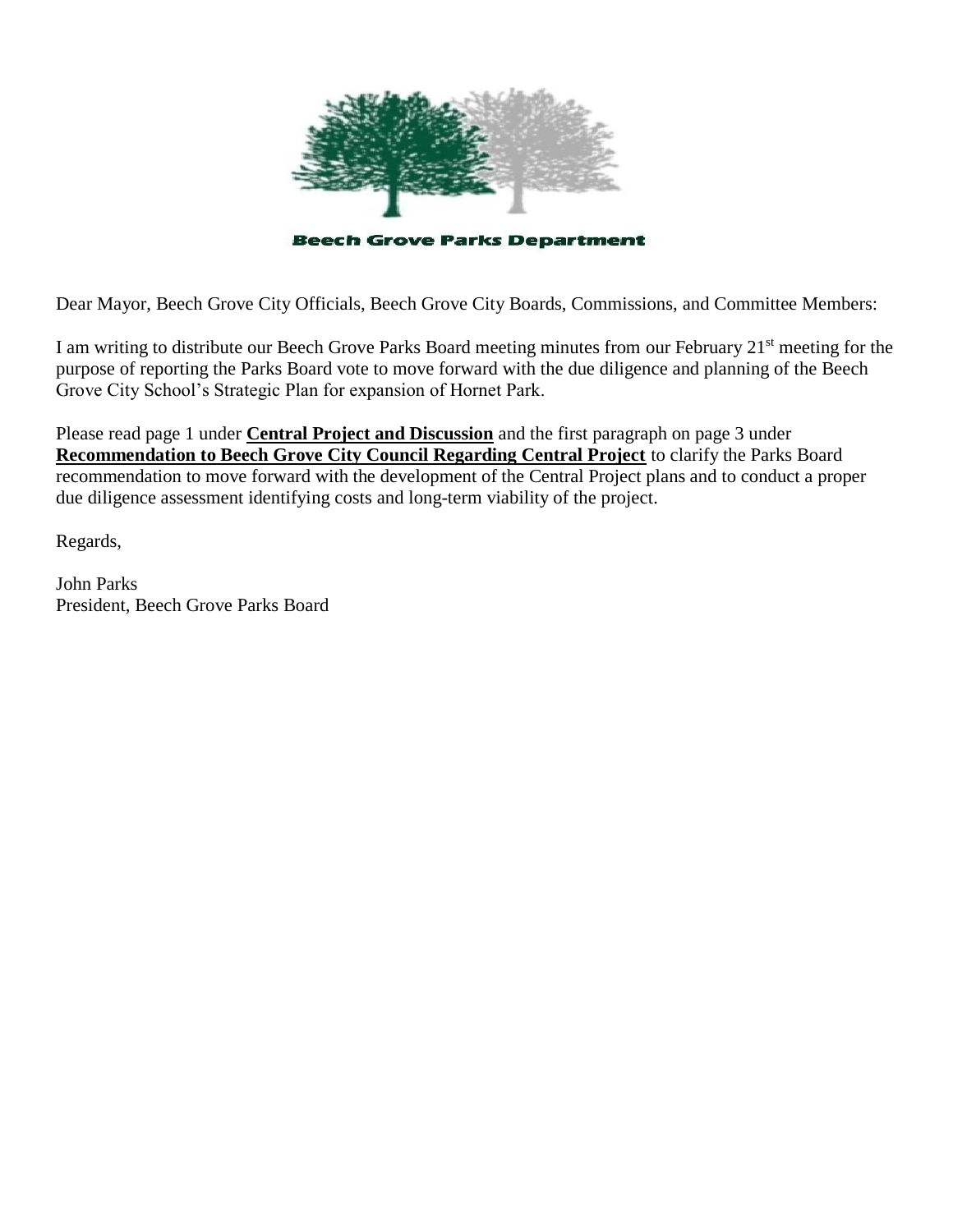# Minutes for February 21, 2018 Beech Grove Parks Board

President John Parks called the meeting to order at 7:00 PM with Parks Board Members Joe Grant, Bruce Bye, and Dan Norris present, and Parks Director Tom Hannan, and Facility Manager Angel Calvert McKenna attending.

Guests included Dr. Paul Kaiser, Debra Foster, Aaron Lamb, and Amanda Rubadue.

### **Central Project Update and Discussion**

Dr. Kaiser stated the community meetings continue to be held at each of the schools to present the proposed Strategic Plan for Beech Grove City Schools and to answer questions. He provided a brief overview of the major parts of the proposed Strategic Plan that impact the current Community Center.

Earlier in the day, President Parks sent a message to the Parks Board stating:

I plan to start out with Craig Wiley's research, our BG City Attorney, confirming that it is the City and not the Parks Department that owns property.

The soccer fields and tennis courts are also owned by the City. Craig indicated that in 1995 the School and City entered into a long-term lease agreement renewable every 20 years, and was renewed in 2015.

The City also has a similar leasing arrangement on the community center but the City owns it.

Craig also clarified that the School corporation is fully independent of the City and owns the other schools. He noted that the school system paid for the construction of the school part of the community center facility, but not the land, and granted a lease and license agreement to construct the tennis courts and soccer field in exchange for allowing the City to use them and other recreational facilities for City purposes at the High School and Middle School.

Based on the fact that the Parks System doesn't own anything the Park Board really has to defer a commitment decision to the Mayor and City Council and respect their authorization to initiate and relocate the Parks program facilities.

Dr. Kaiser clarified the Parks Department would continue to control, and the community would continue to have access to, the banquet rooms at Hornet Park.

Some of the questions from the Parks Board included the allocation of utility expenses at Hornet Park to the areas that will still be controlled by the Parks Department. Dr. Kaiser stated one option to allocate the utility costs is to base it on square footage.

Dr. Kaiser stated the overall agreement regarding the Community Center needs to be written, structured, but not minute.

The Parks Board agreed we need to develop a recommendation to the Beech Grove City Council with enough time that hopefully the City Council can possibly have a joint meeting with the Board for Beech Grove City Schools prior to the School Board acting on the Strategic Plan draft at their May 8, 2018 School Board Meeting. The Parks Board recommendation regarding the Community Center will be developed later, at tonight's meeting, and forwarded to the Beech Grove City Council so that the City Council can indicate their approval or disapproval prior to May 8, 2018.

### **Greenscape Commission Appointment**

Dan moved and Joe seconded the motion for the Parks Board to appoint Deb Foster to the Greenscape Commission. Motion carried.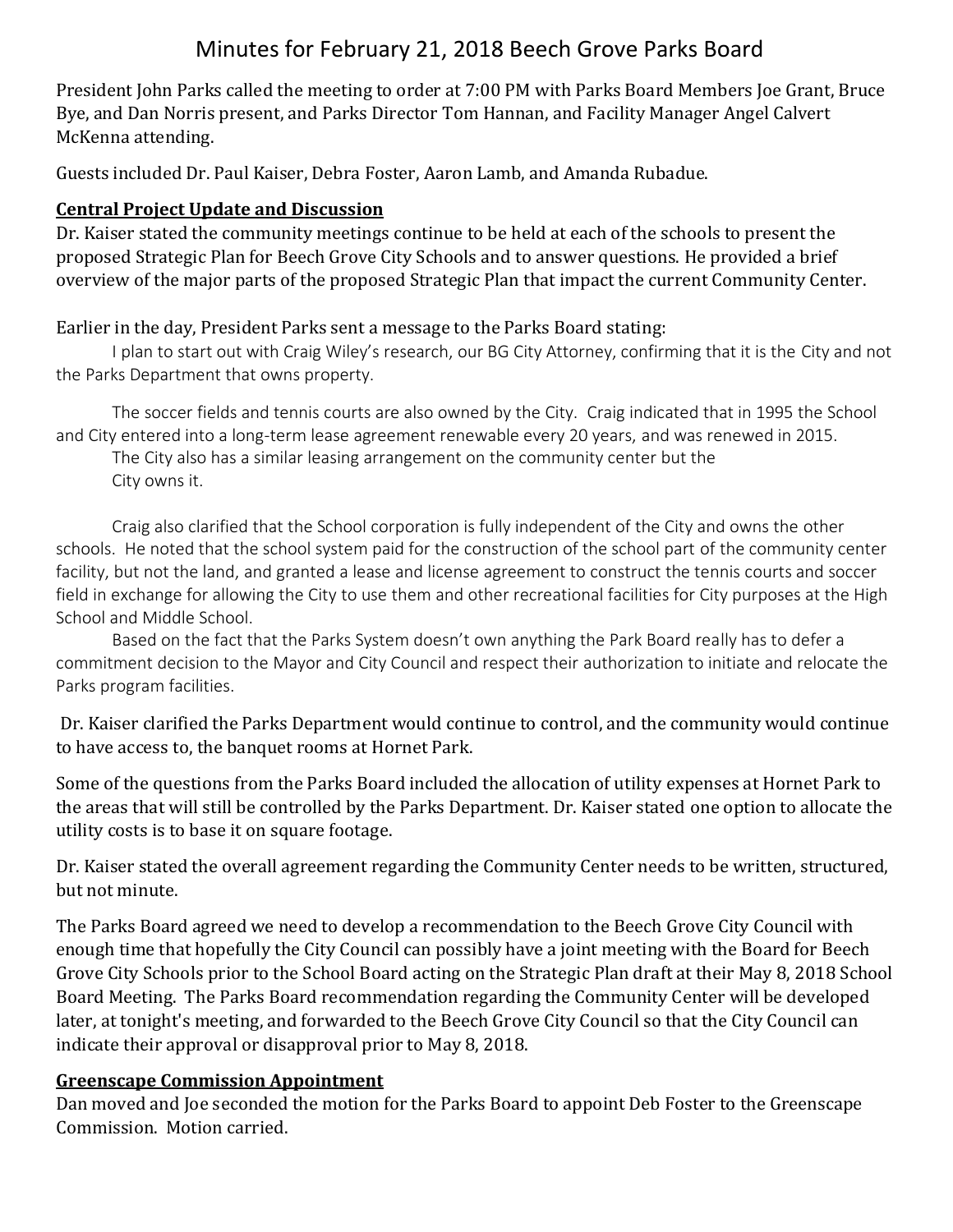### **Approval of Previous Meeting Minutes**

Dan moved, Joe seconded the motion to approve the January 10, 2018 minutes. Motion carried.

### **Beech Grove Parks Director's Report**

Tom stated some medium size trees had come down, and a water line has been replaced for one of the restrooms at Hornet Park.

### **Beech Grove Greenway**

John provided a general update for the Greenway, and stated a more detailed report will be available after their February 26, 2018 meeting.

### **Community Readiness Initiative**

President Parks communicated Mayor Buckley's request for "the Parks Board to state what we envision the City of Beech Grove looking like in 10 years." John commented that we should focus on the areas where the Parks Board has responsibility.

John asked for comments on this the next couple of days while this request is fresh-in-mind. Specifically, pick either an area listed on the Primacy of Place Table that relates to Parks, or select something that has a broader overview.

For the area each Parks Board Member chooses, our assignment is to state:

- 1. Community problem needing resolved?
- 2. Why is it a problem?
- 3. Who/what causes the problem? Why?
- 4. What would it take to correct the problem?

Park Board Member responses should be sent to John in the next couple of days.

### **Non-Reverting Operating Fund**

President John thanked Dan Norris for his diligent work leading to the Beech Grove City Council recent passage of General Ordinance No. 12.

### **2018 Program Fees**

The one-page listing of proposed fees was distributed. Dan moved, and Joe seconded the motion to approve the 2018 Program Fees with an effective start date of March 1, 2018. Motion carried.

### **Point of Sale**

Dan reviewed the concept and Angel provided the overview of three proposals that have been received. Additional information will be collected including the possible interest by the City of Beech Grove.

## **Recommendation to Beech Grove City Council Regarding Central Project**

Dan moved, and Joe seconded the following motion:

The Beech Grove Parks Board recommends to the Beech Grove City Council to move forward with the planning of the Beech Grove City School's Strategic Plan for expansion of Hornet Park.

The Parks Board recognizes there are some major unknowns, and realize there may be increased costs of operating the Parks Department, and realizing the two Hornet Park banquet rooms, kitchen and office space remain under control of the Parks Department, and that a portion of the Community Center be located at Central Elementary. Motion carried unanimously.